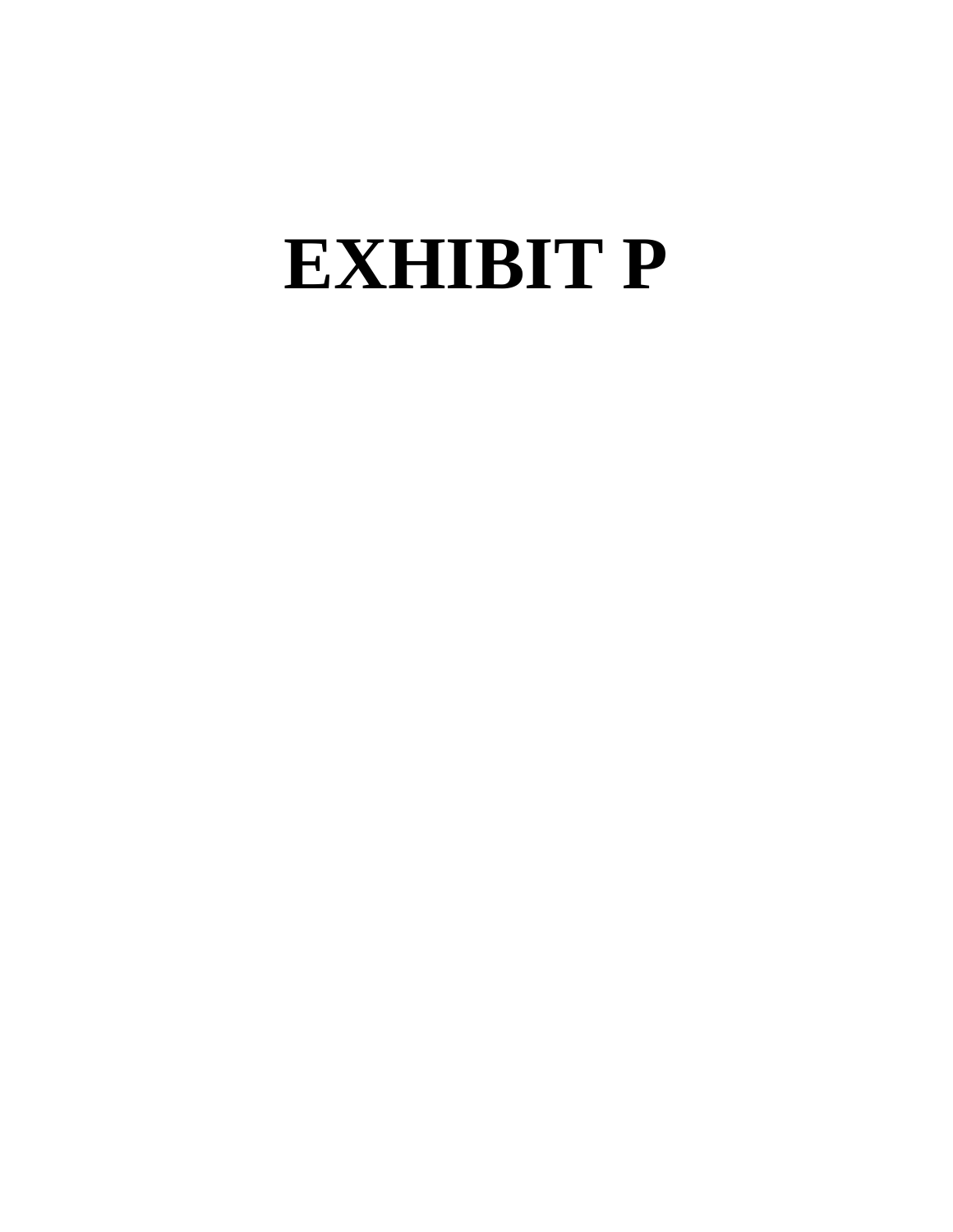

# UTE MOUNTAIN UTE TRIBE ENVIRONMENTAL PROGRAMS DEPARTMENT

# **Exhibit P to December 16, 2011 Comments on DUSA RML Renewal Re: Deficiencies in DUSA's Environmental Monitoring Program**

Currently, DUSA's environmental monitoring lacks the ability to intercept pollutants in air, soil and vegetation. Water monitoring also continues to have significant deficiencies in quality control and quality assurance. Past and current environmental monitoring for radioactive materials in air, soil and vegetation conducted by DUSA and its predecessors has indicated no significant levels of pollutant above what has been determined to be local background levels. This means either: (1) there is no significant amount of radioactive materials in environment; (2) the radioactive materials are not present or not concentrated enough at the sampling points; or (3) that the monitoring methods and quality assurance program supporting them are insufficient to collect representative data about environmental pollutants.

# Methodology for Environmental Monitoring

Environmental monitoring programs require an understanding of the local geology, hydrology and meteorology supported by data; a set of hypotheses that are justified by the data and that are testable; an understanding of peer-reviewed guidance documents to explore and justify the selection of sampling locations, sampling methods and analyses; and periodic evaluation of locations and methods to determine if the sampling and assessment program is representative of the risks being evaluated.

# Omission of Certain Radionuclides in DUSA's Environmental Monitoring

Currently, DUSA's air samples are analyzed for U-natural, Thorium-230, Radium-226 and Lead-210, its vegetation samples for Radium-226 and Lead-210, and its soil samples for Unatural and Radium-226. The omission of two important uranium decay series chemicals, Thorium-230 and Polonium-210, from these environmental monitoring must be corrected. Spikes above the standard were observed in air for Thorium-230 in the past and Polonium-210 accounts for up to 50% of internal exposure in humans (Holtzman 1966). Polonium-210 is mobile in the body and has a higher dose rate than either Radium-226 or Plutonium-239 due to its short halflife (Thomas 1994). The inclusion of these two additional analyses in the monitoring program for airborne particulates, soil and vegetation would be more protective of public health and environment.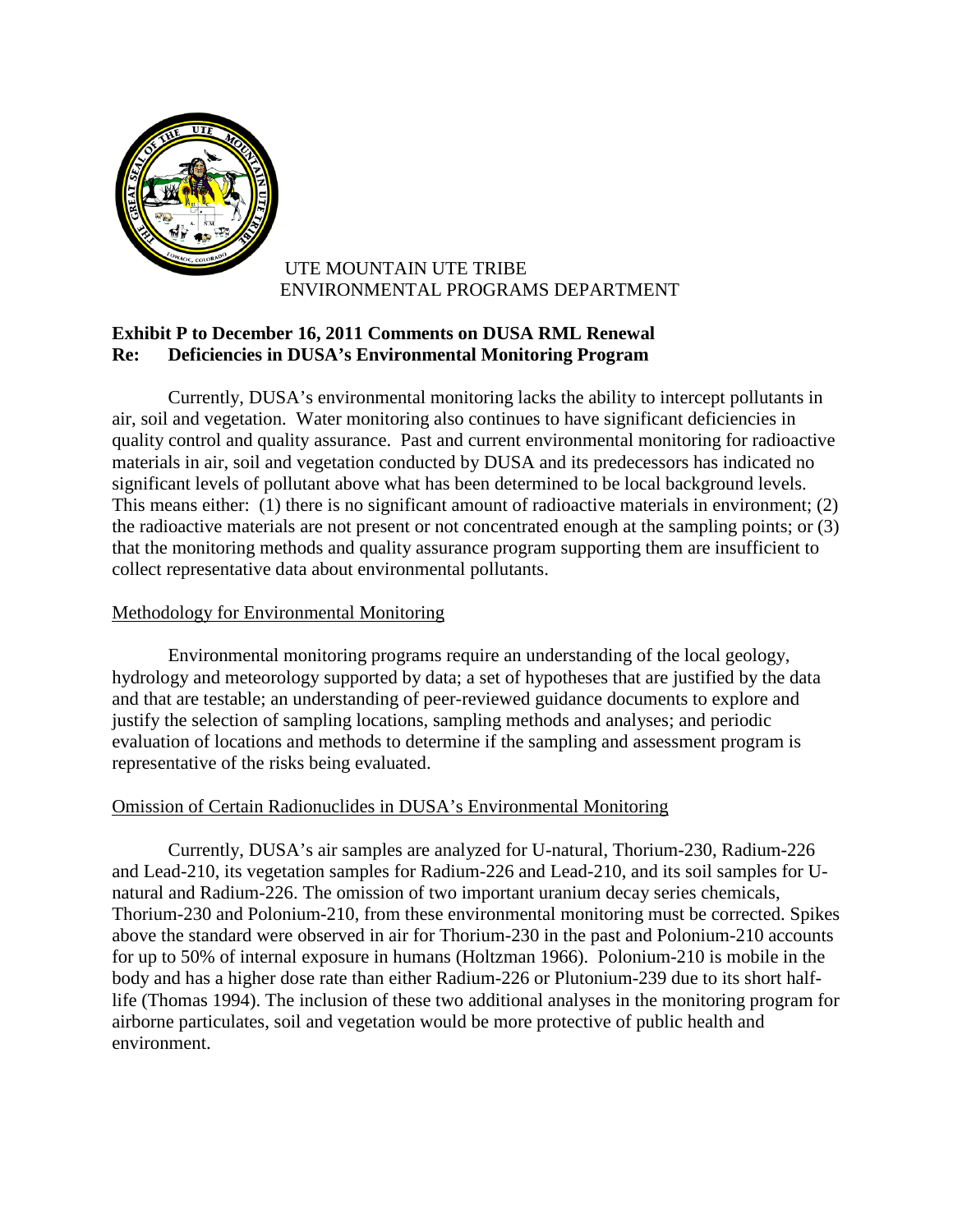### Soil Monitoring

At the outset of radionuclide monitoring in soil, a baseline survey in basic soil quality parameters (texture, moisture content, organic/inorganic content, etc.) as well as radiochemistry speciation and concentration analyses is necessary. This requires collecting soil samples from a variety of surface geologic formations and at various distances from the sources of contaminants using a grid sampling pattern or other scientifically accepted systematic patterns to cover a large area. The final selection of sampling locations; the timing and frequency of sample collection; and sampling methodology should be based on the result of the baseline survey, so that sampling and assessment is representative and provides the information to determine the risk to public health and environment posed by the levels of pollutants in soil (see Lenth 2001 for discussion of sample size determination).

DUSA's soil samples have been collected at five high volume air monitoring stations distributed on the Mill property and one off-site towards Blanding. Selection of these locations would be justified if the data analyses from pilot studies concluded that those six locations represent the surface soil within the Mill property with the regard to radionuclide composition and concentrations. But there is no record indicating that such analyses have been applied to justify the locations. Also unclear are the basic soil parameters of the samples, the depth of where the sample is from, and what other pollutants are in the soil. As soil is dynamic and its ability to retain, remedy and/or release toxins depends on its dynamic ecology and interaction with elements (Tamponnet et al 2008), the baseline analyses of soil quality, composition, radiochemistry speciation and concentration are necessary.

## Recommendations

- a. Soil should be collected on the surface if there is no vegetation, and soil sampling should be repeated for sub-surface samples if the vegetation nearby is found to be accumulating radionuclides to look into the pathways of pollution. Reevaluation of sampling points, sampling depth, methods and number as the monitoring progresses is absolutely necessary.
- b. Analyze the soil samples for Uranium-238, Thorium-230, Radium-226, Lead -210, and Polonium-210.
- c. A baseline survey of soil for a distribution of radioisotopes covering a large area and variety of land forms and environmental aspects following an established sampling method such as grids, making sure that sampling points are placed evenly between the sources, such as the ore storage pads, stacks and transportation paths and the Mill's boundary.
- d. Regularly, collect a sample for radiochemistry analysis to find *all* radioisotopes present in soil, so that radionuclides other than that of uranium series may be detected.

## Vegetation Monitoring

The same systematic approach in baseline surveying described above applies to vegetation monitoring. Radionuclide monitoring in vegetation should include all species present at the baseline survey, and the species that contain the target pollutants should be selected for the monitoring program. Futhermore, this selection of species should take into account other factors,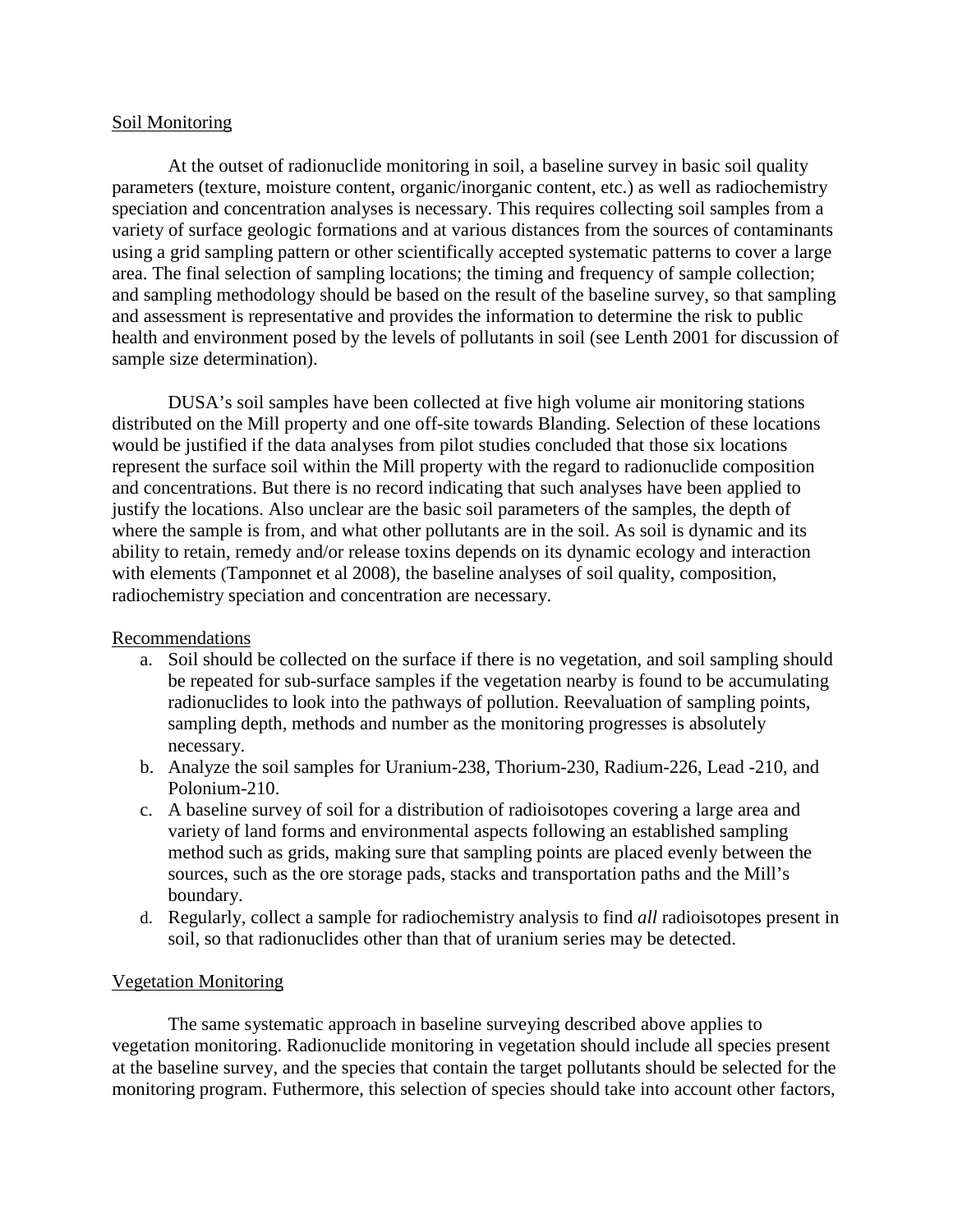such as whether those species are: (1) used by local residents as food sources or for ceremonial purposes, and/or (2) foraged by small or large herbivores. If those species are foraged by herbivores, the approach should consider whether those animals are hunted and ingested by the public. Also essential to vegetation monitoring is the availability of populations. If the area to be sampled were not densely vegetated, repeat monitoring would become challenging. If the sample area is not densely vegetated, extending the sampling area outside of the Mill property may be necessary.

Three sagebrush (*Artemisia tridentata*) populations appear to have been selected to monitor radionuclides in vegetation by DUSA, though species composition of samples is not clear as DUSA's Semi-Annual Effluent Reports do not specify sampled species. It is assumed that those populations were chosen after the Environmental Assessment (EA) was completed in 1978. However, the EA did not analyze radionuclide composition and concentration in the vegetation. Thus the use of the EA's vegetation survey as a baseline in monitoring radionuclides in vegetation is not appropriate. Further, if sagebrush is the only species sampled, it would be grossly inadequate to represent the vegetative uptake of radionuclides in the Mill property, as accumulation of the metals in plants differ from one species to another, and so would the consequent predictions to assess ecotoxicins' pathways to higher trophic levels (see Saric et al 1995, Soudek et al 2004, Thomas 1997).

#### Recommendations

- a. A baseline survey of soil and vegetation for a distribution of radioisotopes covering a large area with a variety of land forms and environmental aspects is recommended following an established sampling method such as grids, making sure that sampling points are placed systematically between the sources, such as the ore storage pads, stacks and transportation paths and the Mill's boundary.
- b. Analyze the vegetation samples for Uranium-238, Thorium-230, Radium-226, Lead-210, and Polonium-210.
- c. Regularly, collect a sample for radiochemistry analyses to find *all* radioisotopes present in vegetation, so that radionuclides other than that of uranium decay series may be detected.

## Air Monitoring

DUSA's air monitoring program uses high volume air samplers at six locations (with five currently operating). It is questionable whether these locations are effectively sampling the representative amount of radionuclides present in ambient air. Studies reveal that body dose factors are greater closer to the ground (Arberg 1989) and that the ground resuspension of fugitive dust laden with radioactive materials influences internal exposure (Thomas 1997). Most radionuclides end up in soil and remain mobile. As wind, hooves, or shoes resuspend them in air the radioactive particulates could adhere to body, be inhaled, or be ingested by anyone in the zone. Therefore, an additional sampling strategy to assess the risk due to resuspended radionuclides closer to the ground level is needed. This sampling consideration is especially important due to children's elevated susceptibility to environmental carcinogens including radionuclides (see http://www.epa.gov/ttn/atw/childrens\_supplement\_final.pdf), and the younger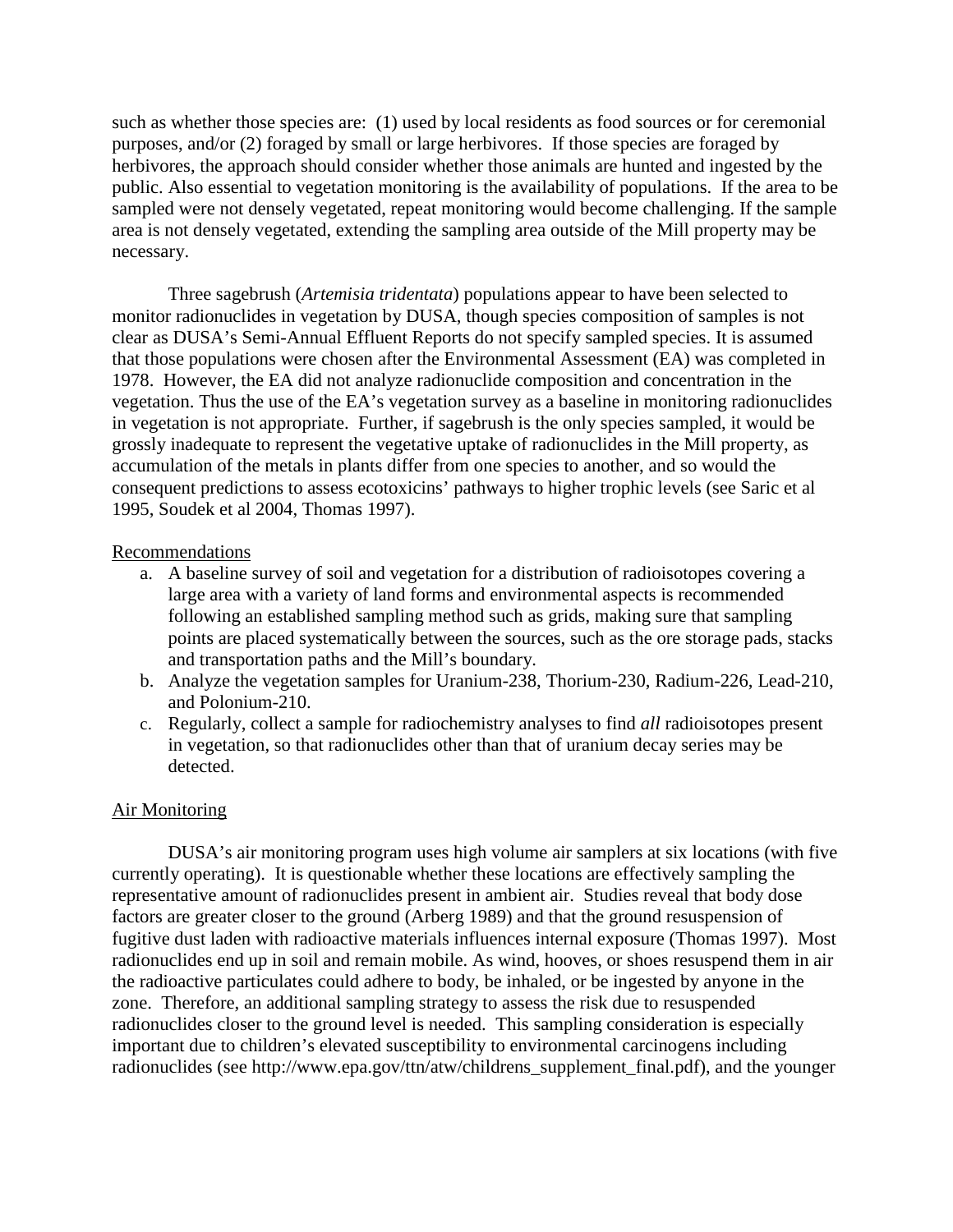the children, the closer their activity zone is to the ground. Furthermore, most species of small mammals, birds and insects, are active and forage at the ground level.

There is an alternative method successfully used in the baseline survey for detecting radionuclides, where one square meter vinyl adhesive papers are utilized suspended in three positions, horizontal, vertical and inverted horizontal at approximately one meter above ground (Thomas 1997). The last was shown to collect the most radionuclides. By placing these dust collectors systematically throughout the Mill's property using an established method such as a grid or transect to cover the large area, there may be a trend in the movement of the radionuclide laden fugitive dust. Sampling should be repeated in different durations and in different seasons that represent high wind (spring), hot and dry (summer), and freeze and dry (winter). If the results reveal a higher concentration in a certain area at certain time of the year, it would be necessary to relocate the high volume air samplers to these locations.

As for the monitoring data interpretation of direct gamma measurements, or the estimate of annual gamma exposure using thermolumnescent dosimeters (TLDs), DUSA's practice in subtracting "background" gamma measurement (BHV-3) from the result is not acceptable. The gamma measurement from the TLDs needs to be reported as is and the Cumulative Semi-Annual Dose must be estimated without subtracting the "background" as recommended in the Guidance on Implementing Radionuclide NESHAPs.

The explanation that DUSA provides for this practice has been published in Semi-Annual Effluent Reports, repeatedly.

With regard to background monitoring, the Mill previously operated a continuous high volume air sampling station (BHV-3) which was located approximately 3.5 miles west of the Mill site. With the approval of NRC, this station (BHV-3) was removed from the active air monitoring program in November 1995. At that time, NRC determined that a sufficient air monitoring data base had been compiled at BHV-3 to establish a representative airborne radionuclide background for the Mill. It should be noted, however, that while air sampling was discontinued at this location, gamma measurements and soil sampling continue to be collected at BHV-3 (Denison Mines USA, 2011).

The determination by NRC in 1995 to use the BHV-3's air monitoring database as a background value was not reviewed nor located by the Tribe. A detailed explanation, along with supporting documents, such as the database that has allowed such claim needs to be made publicly available.

#### Recommendations

- a. For sampling air, vinyl adhesive paper squares are recommended by suspending them in three positions, horizontal, vertical and inverse horizontal at one meter above the ground.
- b. Analyze soil and vegetation samples for Uranium-238, Thorium-230, Radium-226, Lead -210, and Polonium-210.
- c. Regularly collect a sample for radiochemical analysis to find *all* radioisotopes found in air, so that radionuclides other than that of the Uranium series may be detected.
- d. Report the semi-annual air monitoring results without subtracting "background gamma".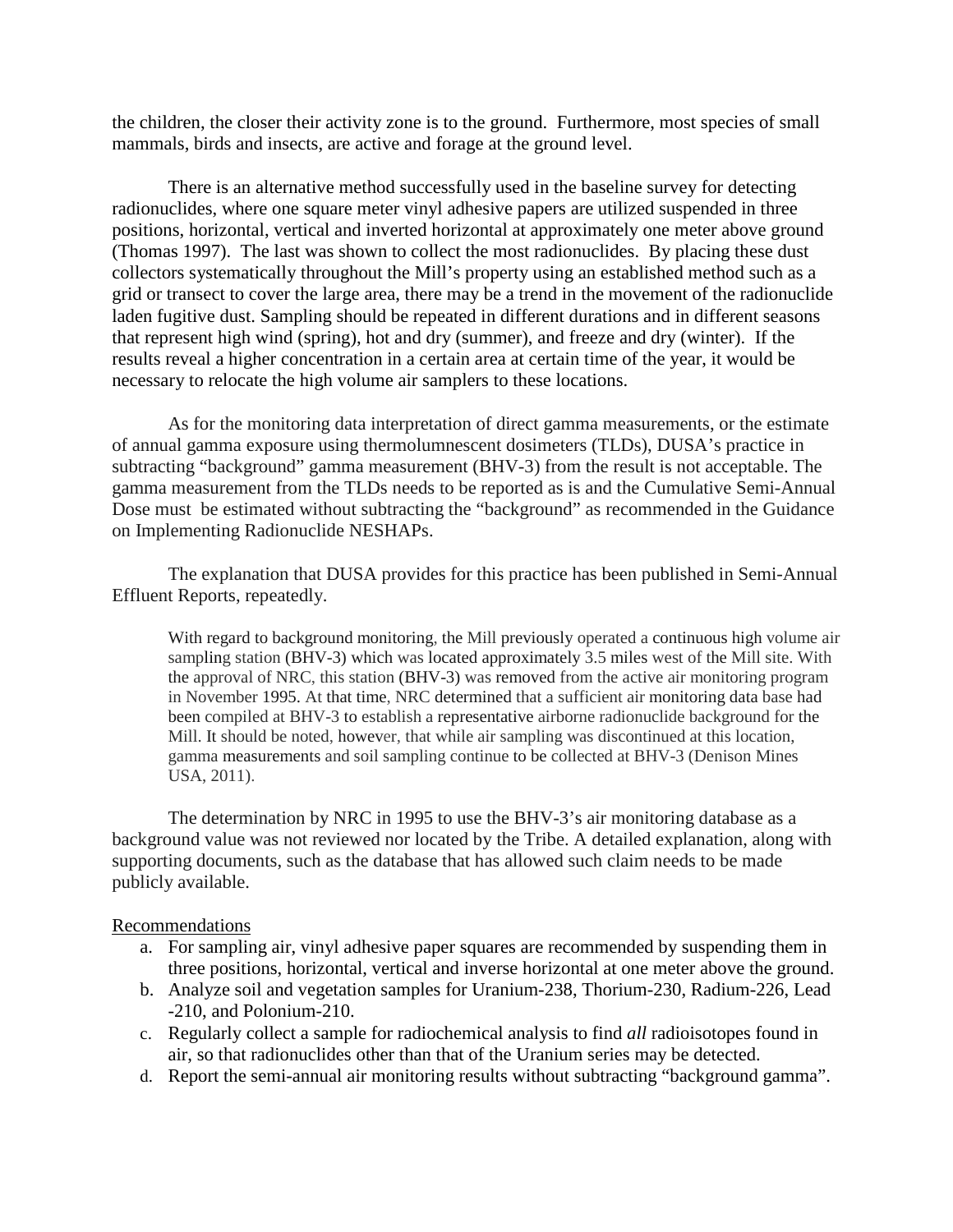e. Justify the reason for using the past database compiled from the BHV-3's air monitoring as a background gamma values along with the database.

### Water Quality Monitoring

The water quality monitoring program for the DUSA White Mesa Uranium Mill has multiple systematic deficiencies. These deficiencies have resulted in groundwater pollution and lack of corrective action by DUSA as a result of the manner in which data are collected, assessed, and provided to regulators, including the Utah Division of Radiation Control (DRC). These issues are described here in three sections, all of which have contributed to the current situation of multiple groundwater contaminant plumes and the probability of increasing trends in pollutants that have the potential to negatively impact public health and off-site environmental conditions.

#### Sample Collection, Analysis Protocols, and Standard Operating Procedures

DUSA has consistent difficulty with sampling and analysis protocols. In almost every aspect of the groundwater monitoring program, samples are collected in a manner that causes non-representative samples to be taken; cross-contamination due to ignorance of standard operating procedures (SOPs); and a general lack of continuity in water quality monitoring staff and their abilities. Almost every sampling event has issues with quality control. This type of problem is not unique to DUSA, but it is **very unique** that their corrective actions never seem to correct their issues.

Misunderstanding of SOPs is often cited by DUSA as an explanation of why samples are misrepresentative and cross-contaminated. SOPs are inherently meant to be simple to understand. There are some fundamental aspects of water quality monitoring that have not changed in many years—the concept of equipment decontamination; the concept of field blanks and duplicate samples; the concept of equipment calibration; the concept of consistency between sample events to produce representative and comparable data. DUSA and some of its staff have been doing this type of work at many of the same wells for decades, yet they make the same mistakes over and over. [See example, Internal DRC Memorandum from Phil Goble to Loren Morten, January 19, 2010 RE: review of 2009 Routine Groundwater Monitoring Reports GDP UG370004, Section 8.0, p. 8-9].

One main issue with this situation is that DUSA is in the business of mining and milling, not in the business of water quality monitoring. They do it, but they do it reluctantly and poorly. DUSA has not committed to paying a qualified individual to do quality monitoring work. Training is minimal, and employee retention is difficult. It may be more practical in the long term for DUSA to simply hire actual water quality (or comprehensive environmental) monitoring professionals to do the work and not task staff with other production-oriented duties.

#### Data Analysis and Interpretation

DUSA operates on the premise that pollution in the ground is not the result of their operations, despite the fact that it operates a large industrial facility with dozens of different chemicals that can be mishandled at any time. All data analysis and interpretation is assumes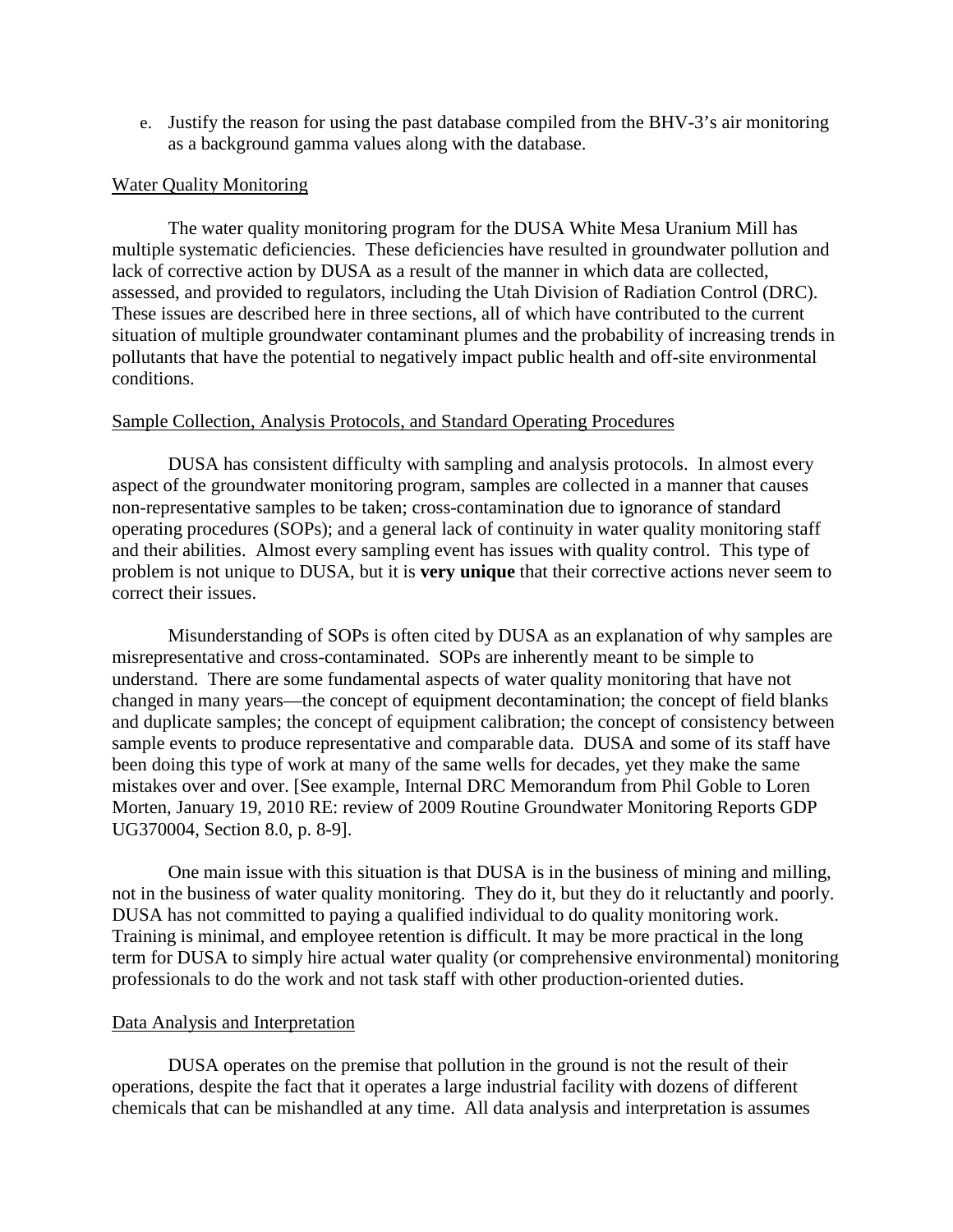this premise, making objectivity nearly impossible. Their consultants operate under the same premise, creating similar difficulties with objectivity.

For decades, chloride was identified as the primary, conservative indicator of tailing cell impoundment leakage because of its mobility in groundwater and concentrations in tailings solutions [Letter Report Assessment of Groundwater Quality White Mesa Project Blanding , Utah, D'Appolonia Consulting Engineers, Inc., September 9, 1981, pp.2; Groundwater Study White Mesa Facility Blanding, Utah, UMETCO/PEEL Environmental Services February 1993, pp.5-22; Hydrogeological Evaluation of the White Mesa Mill, Energy Fuels Nuclear/Titan Environmental Corporation, July 1994, pp.23; Points of Compliance White Mesa Uranium Mill, Energy Fuels Nuclear/Titan Environmental Corporation, September 1994, p.6-7; Permit No. UGW3700A4, Utah DRC, February 15, 2011]. The Nuclear Regulatory Commission stated this plainly during its regulatory oversight, it was clearly identified by DRC, and was often touted by the DUSA's (IUC's) former environmental manager, Michelle Rehmann, as supporting the effectiveness of their pollution prevention measures to ensure public health and protection of the environment. No chloride, no leakage. Now there are significant increasing trends in chloride concentrations in the water, but DUSA is deflecting responsibility away from their operation and denying any leakage from the tailings impoundments. In the application for a groundwater permit modification to make Cell 4A operational, DUSA states, "The addition of monitoring wells MW-24 MW-27 MW-28 MW-29 MW-30 and MW-31 together with the existing monitoring wells at the site provides comprehensive monitoring network to determine any potential leakage from Cells 1, 2 and 3." [WHITE MESA URANIUM MILL RENEWAL APPLICATION STATE OF UTAH GROUND WATER DISCHARGE PERMIT No UGW370004 September 2009, (DUSA)]. If the intention of monitoring groundwater for increasing trends in pollutants is to determine any leakage from the cells, then why does DUSA deny responsibility of increasing trends of pollutants in their monitoring wells?

In general, DUSA collects samples marginally and eliminates half of the sample for quality control reasons. Then they postulate "New Theories" and plead with DRC to change compliance standards and to exercise "enforcement discretion." The data assessment and interpretation process is clearly flawed and must be corrected to prevent further degradation of groundwater on White Mesa and to protect public health and environment.

#### Quality Assurance and Decision-making Processes

The concept of a *Quality Assurance Plan* is to ensure that data are collected in a manner that answers the questions for which a monitoring program is designed and that those data are of sufficient quality to make decisions based on them. The U.S. EPA describes this very clearly in their guidance for the preparation and use of *Quality Assurance Plans*: "The QA Project Plan integrates all technical and quality aspects of a project, including planning, implementation, and assessment. The purpose of the QA Project Plan is to document planning results for environmental data operations and to provide a project-specific "blueprint" for obtaining the type and quality of environmental data needed for a specific decision or use. [**EPA Requirements for Quality Assurance Project Plans, EPA QA/R-5, p. 1]**. Thus a *Quality Assurance Plan* is supposed to be a system for sound decision-making. That is part of the reason why quality assurance plans in general are stand-alone documents, separate from actual field manuals and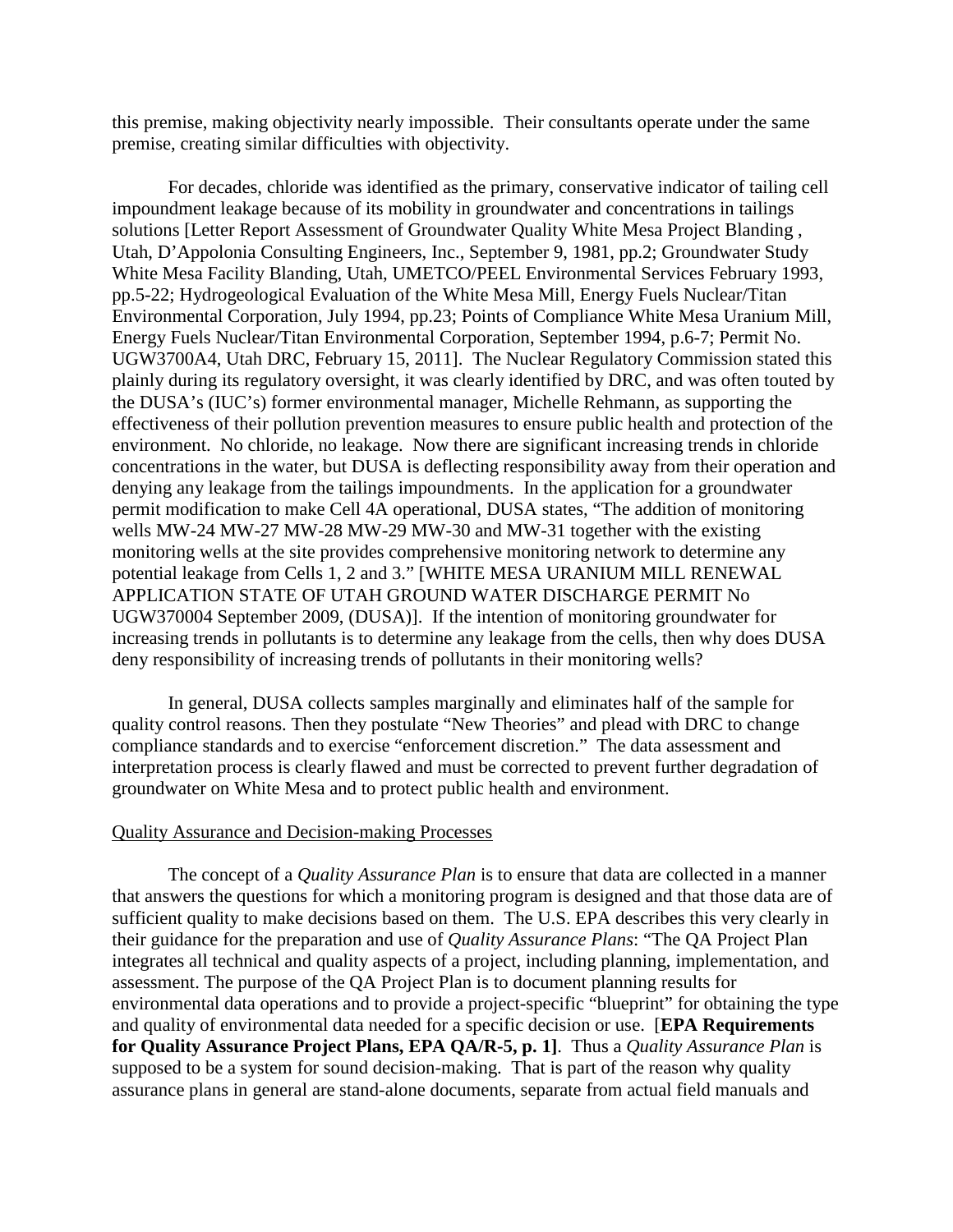standard operating procedures. Corrective actions are derived from the *Quality Assurance Plan*, and changes are then made in the field manuals or standard operating procedures to fix them, perhaps even in the personnel themselves. Two documents are managed by at least two separate individuals to reach one goal: quality data to make sound decisions. The combination or inclusion of quality assurance provisions within standard operating procedures is not unreasonable, in fact it is good to have overlapping concepts, but it does not take the place of a separate *Quality Assurance Plan*. There is just too much ambiguity if the two are combined.

Bias is hard to overcome in any decision-making process, but that is why, for example, a *Quality Assurance Plan* is required of all federally-funded data quality programs. The ability to assess a potential problem with all of the tools available objectively is very important. Accountability is required for important decision-making, especially when public health and environment are at risk from flawed decisions. A *Quality Assurance Plan* identifies who makes decisions and the minimum amount of and quality of data to make those decisions. Currently, the approved *Quality Assurance Plan* for groundwater quality monitoring does not accomplish these objectives. Data is collected, but incorrect decisions are made.

#### Responsibility of DRC in the Monitoring Program at the White Mesa Mill

Ultimately, DUSA will not perform monitoring at their own expense in a quality manner until DRC requires them to do so. This is a fundamental flaw in the regulatory mechanisms of DRC overseeing this facility. DRC must take action to correct problems with all aspects of the DUSA White Mesa Mill monitoring program because despite the kind assurances to the Blanding and White Mesa Communities about how well they monitor their pollution, DUSA is not collecting data in a manner that identifies the pollution identified by other studies. Just as important, DUSA does not make sound decisions because of their flawed data and biases.

An example: In an effort to duplicate the renowned air monitoring program at the White Mesa Mill at the recommendation of the U.S. EPA, the Ute Mountain Ute Tribe's Environmental Programs Director requested standard operating procedures and quality assurance plan for radionuclide air quality monitoring from DUSA; no response was made by DUSA. When this same request was made of DRC and DAQ, it was stated that the standard operating procedures were retained at the facility and that there were quality assurance provisions in those standard operating procedures. Two questions stand out in this situation: (1) How can DRC have any assurance that corrective actions take place in the radionuclide air monitoring program if they don't have a current copy of the standard operating procedures and quality assurance plan in hand for comparison to inspector observations?; and (2) how can DRC determine that the sampling results and statistical analyses provided in semi-annual effluent reports are protective of public health if they do not have the documents that define the quality of the program that is being regulated. Considering the well-documented failures of the groundwater quality monitoring program, that is a false and dangerous assumption.